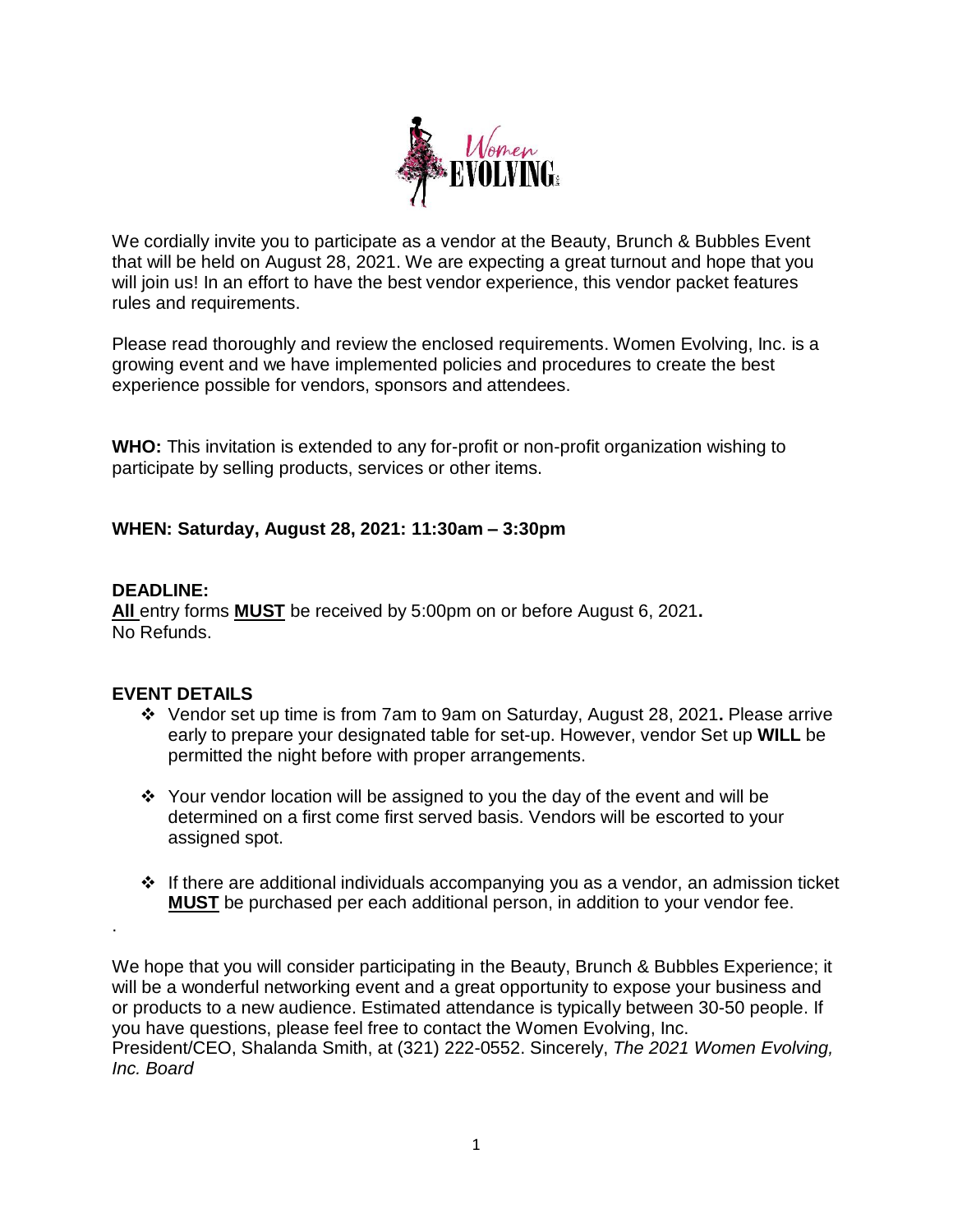# **Beauty, Brunch & Bubbles Event**

# **VENDOR Registration Form**

| Organization or Business Name:                                          |  |  |
|-------------------------------------------------------------------------|--|--|
| <b>Contact Person:</b>                                                  |  |  |
|                                                                         |  |  |
| Address:                                                                |  |  |
| City/State/Zip:                                                         |  |  |
|                                                                         |  |  |
| Describe all items that will be sold. A specific list must be included: |  |  |
|                                                                         |  |  |
|                                                                         |  |  |
|                                                                         |  |  |
| If needed, list special needs and considerations.                       |  |  |
|                                                                         |  |  |
|                                                                         |  |  |
|                                                                         |  |  |
|                                                                         |  |  |
|                                                                         |  |  |

REMINDER: Vendors selling the same items will be limited and accepted according to a first come, first served basis.

### **VENDOR SPACE INFORMATION- REQUIRED**

To ensure that adequate space is mapped out for your needs, an accurate number of tables will be needed.